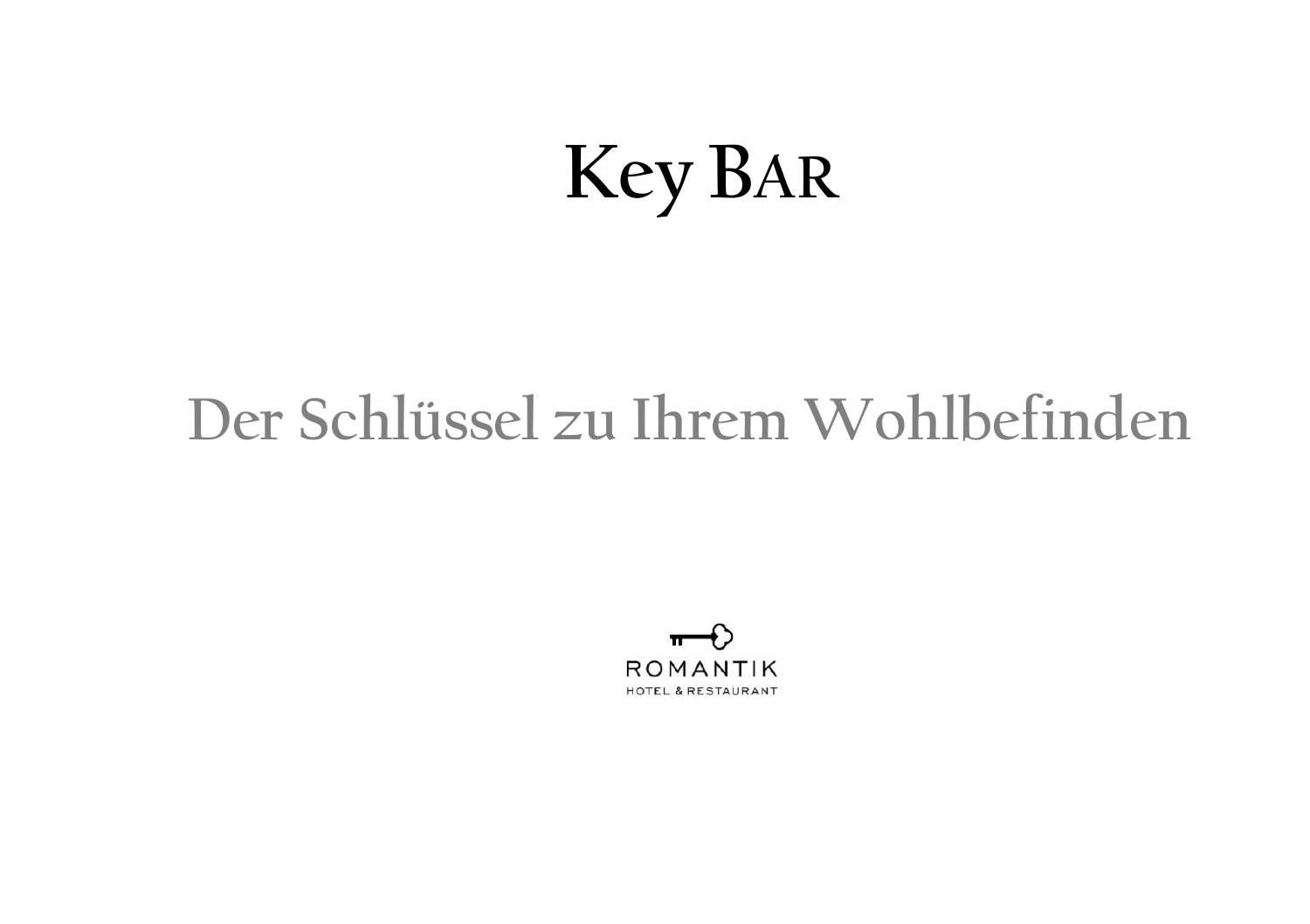# **GETRÄNKEVERZEICHNIS** Seite

| Cocktails                  | $3 - 8$   |
|----------------------------|-----------|
| Offene Weine               | 9         |
| Biere                      | 10        |
| Whisky                     | $11 - 12$ |
| Gin                        | 13        |
| Vodka                      | 13        |
| Tequila                    | 13        |
| Rum                        | 14        |
| Armagnac, Marc & Cognac    | 15        |
| Calvados                   | 15        |
| Portwein & Sherry          | 15        |
| Bitter Spirits             | 16        |
| Sweet Spirits              | 17        |
| Grappa & Edelbrände        | 18        |
| Champagner & Prosecco      | 19        |
| Heisse Getränke            | 20        |
| Mineralwasser & Softdrinks | 21        |
| Smoothies & Shakes         | 22        |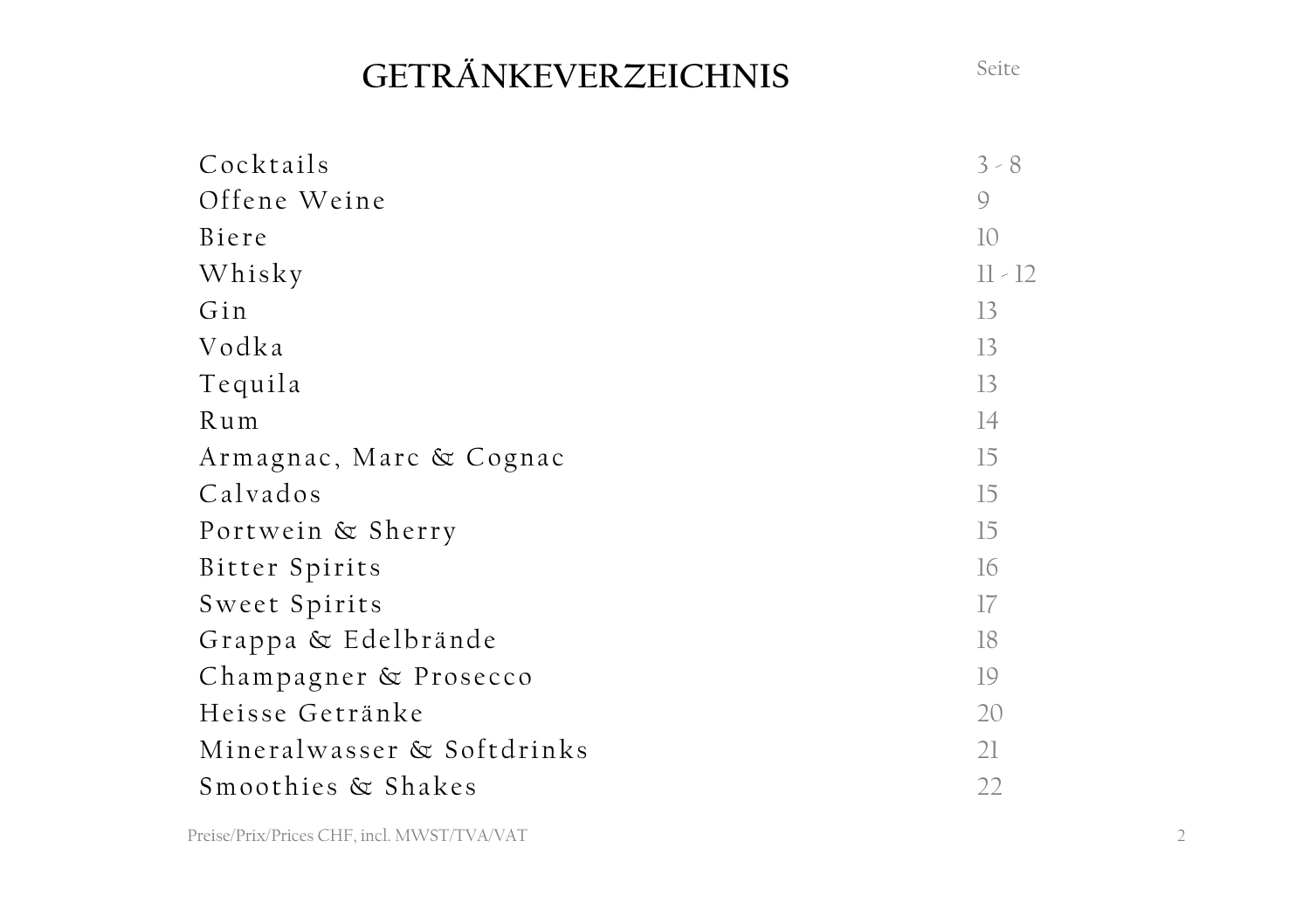# **SIGNATURE COCKTAILS**

| Jungfrau Martini                                                                               | 18 |
|------------------------------------------------------------------------------------------------|----|
| Vodka   Passionfruit   Lime                                                                    |    |
| Espresso Martini<br>Vodka   Espresso   Kahlua   Caramel   Salz                                 | 18 |
| Willi Sour<br>Williams   Pear   Lemon   Angostura Bitter                                       | 18 |
| Swiss Hunter<br>Jägermeister   Limoncello   Lemon   Ananas                                     | 18 |
| Blueberry Romantik Lemonade<br>Swiss Gin   Blueberry Lemonade   Lime   Mint                    | 18 |
| Fernet Romantik Lemonade<br>Fernet Branca   Lemon   Holunderblüten Sirup   Soda                | 18 |
| Horses Neck<br>Hennessy VSOP   Ginger Ale   Angostura Bitter                                   | 18 |
| Schweizerhof P*rnstar Martini<br>Vodka   Maracuja   Passoà   Lime   Vanilla Syrup   Champagner | 21 |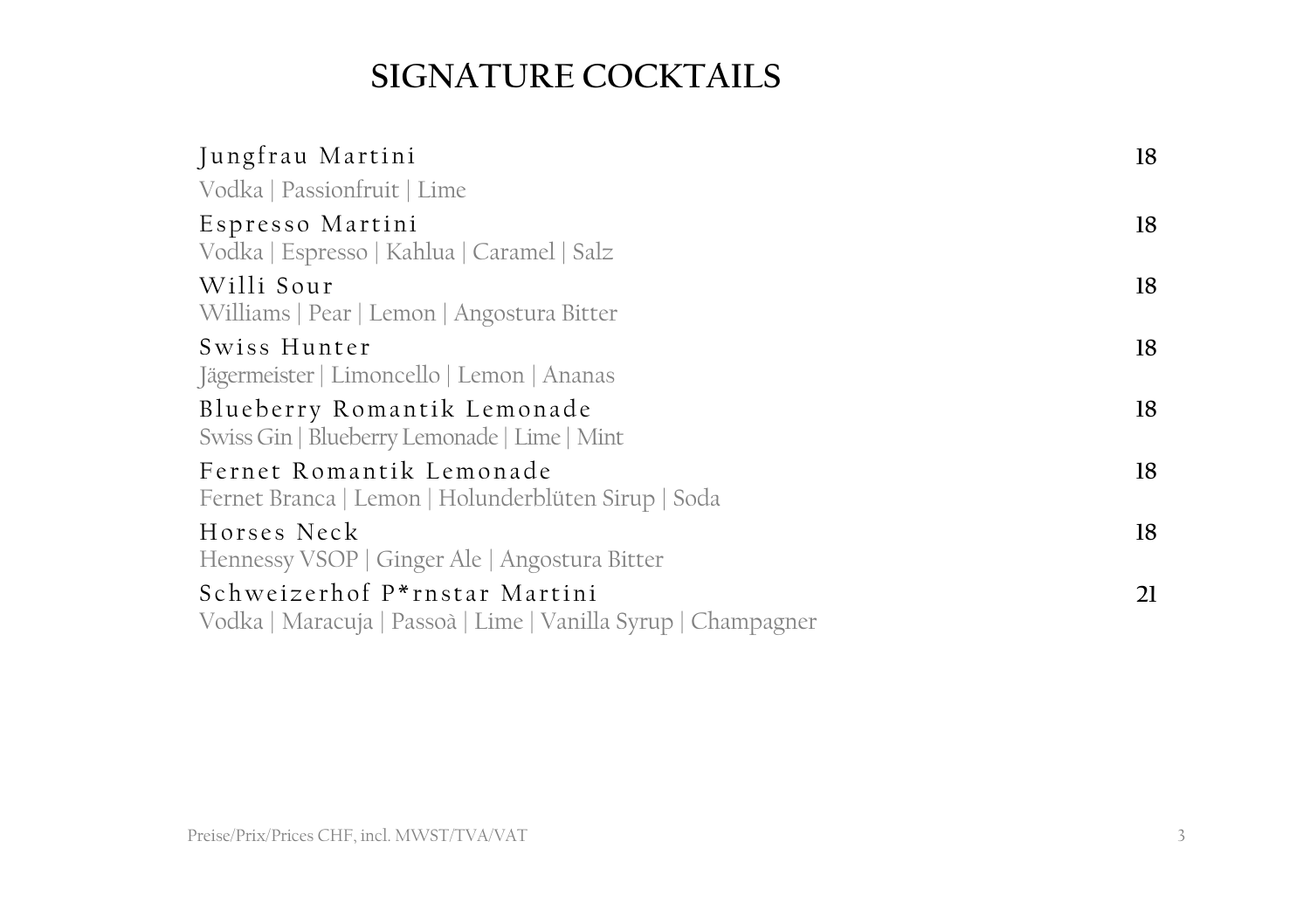# **COCKTAILS**

# **Apero**

| Aperol Spritz<br>Prosecco   Aperol   Soda              | 14 |
|--------------------------------------------------------|----|
| Hugo<br>Prosecco   Lime   Mint   Holdunderblüten Sirup | 14 |
| Ramazzotti Rosato<br>Ramazzotti Rosato   Tonic water   | 14 |
| Kir<br>Weisswein   Cassis Likör                        | 16 |
| Kir Royal<br>Champagner   Cassis Likör                 | 21 |
| Bellini<br>Champagner   Pfirsichmark                   | 21 |
| Mimosa<br>Champagner   Orangensaft                     | 21 |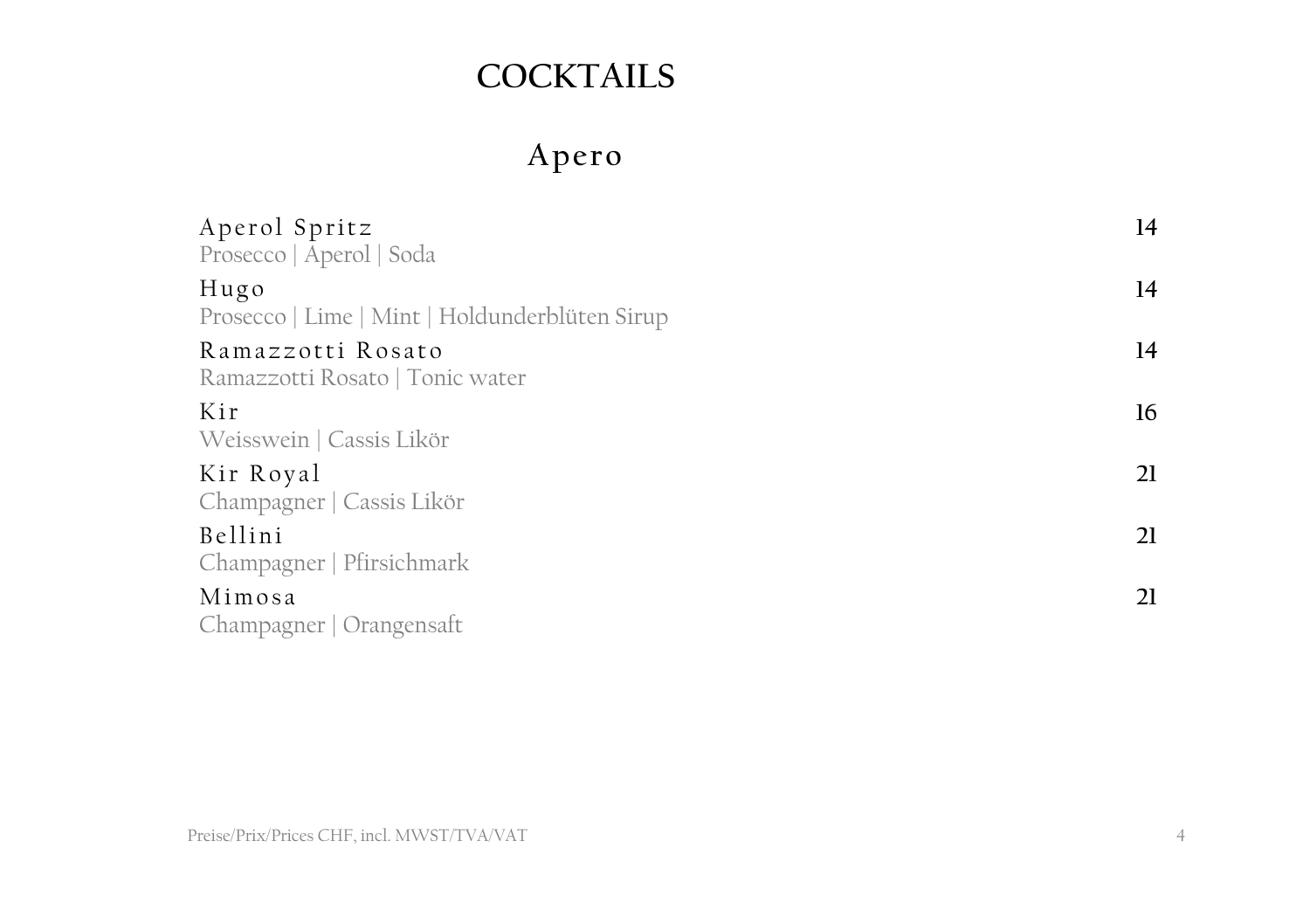### **Classic**

| Dark`n Stormy<br>Spyced Rum   Ginger Beer   Lime   Angostura Bitter | 18 |
|---------------------------------------------------------------------|----|
| Martini Cocktail<br>Swiss Gin   Dry Vermouth                        | 18 |
| Moscow Mule<br>Vodka   Lime   Ginger Beer                           | 18 |
| Mojito<br>Rum   Lime   Zucker   Mint                                | 18 |
| Caipirinha<br>Cachaca   Lime   Zucker                               | 18 |
| Old Fashion<br>Rye Whiskey   Zucker   Angostura Bitter              | 18 |
| Pimm's Cup<br>Pimm's   Ginger Ale   Lemon   Soda                    | 18 |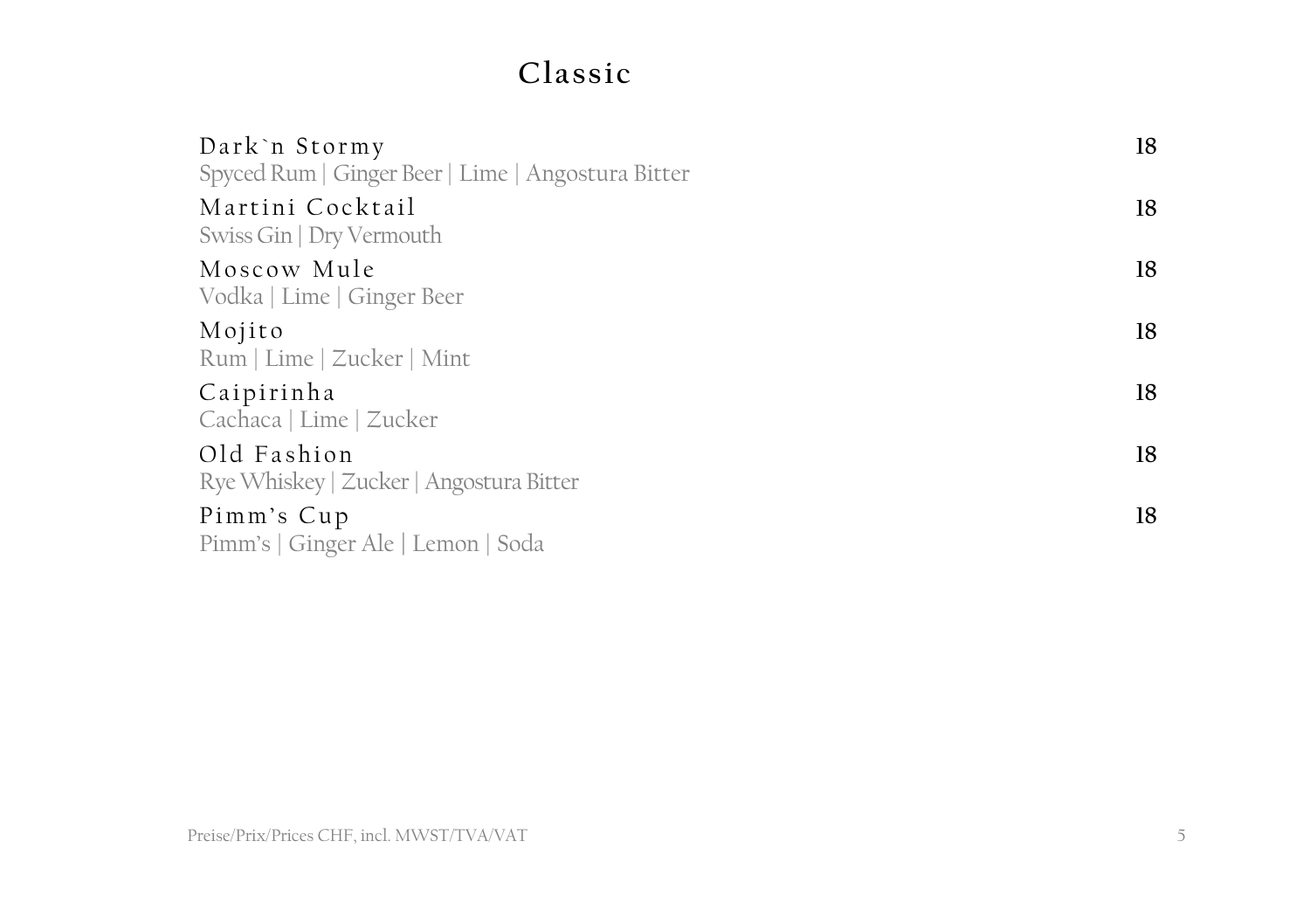#### **CREAMY**

| Black Russian                    | 18 |
|----------------------------------|----|
| Vodka   Kahlua                   |    |
| Brandy Alexander                 | 18 |
| Cognac   Chocolate Liquor   Rahm |    |
| Ace                              | 18 |
| Gin   Grenadine   Rahm           |    |

#### **FRUITY & SWEET**

| Cosmopolitan<br>Vodka   Lime   Triple Sec   Cranberry Juice | 18 |
|-------------------------------------------------------------|----|
| Pina Colada<br>Rum   Malibu   Ananas   Coconut              | 18 |
| Gimlet<br>Gin   Lime Cordial   Lime                         | 18 |
| Gin Basil Smash<br>Gin   Lemon   Basil   Soda               | 18 |
| French 75<br>Gin   Lemon   Campagner                        | 21 |
| Black Apple<br>Whisky   Lemon   Vermouth   Apfelsaft        | 18 |
| Preise/Prix/Prices CHF, incl. MWST/TVA/VAT                  |    |

6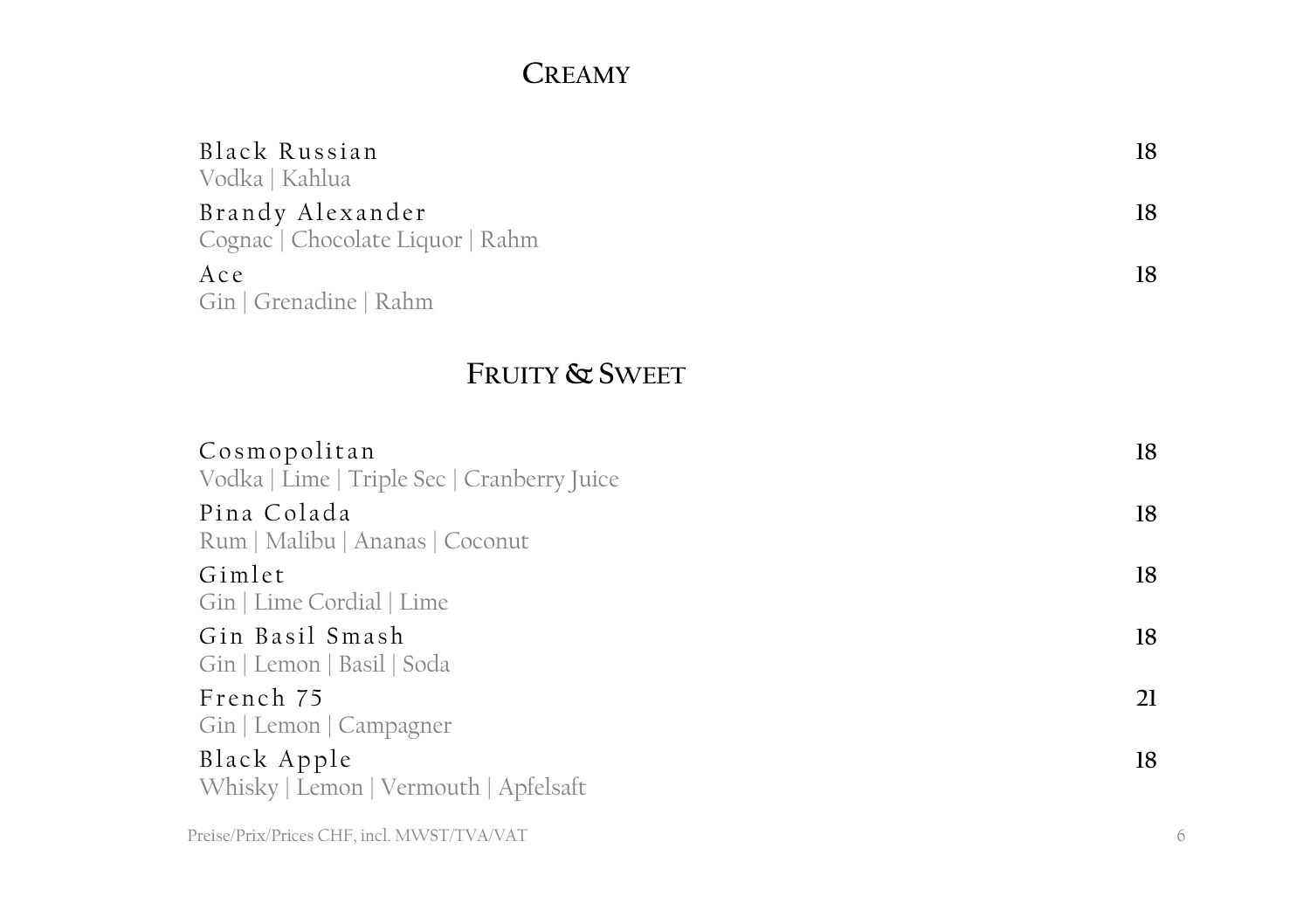#### **SOUR**

| Margarita<br>Tequila   Lime   Zucker   Cointreau     | 18 |
|------------------------------------------------------|----|
| Whisky Sour<br>Whisky   Lemon   Zucker               | 18 |
| Amaretto Sour<br>Amaretto   Lemon   Zucker           | 18 |
| Aperol Sour<br>Aperol   Lemon   Zucker   Orangensaft | 18 |
| Pisco Sour<br>Pisco   Zucker   Lemon  Eggwhite       | 18 |
| Gin Fizz<br>Gin   Lemon   Zucker                     | 18 |
| Autumn Leafs<br>Pisco   Drambuie   Campari   Lime    | 18 |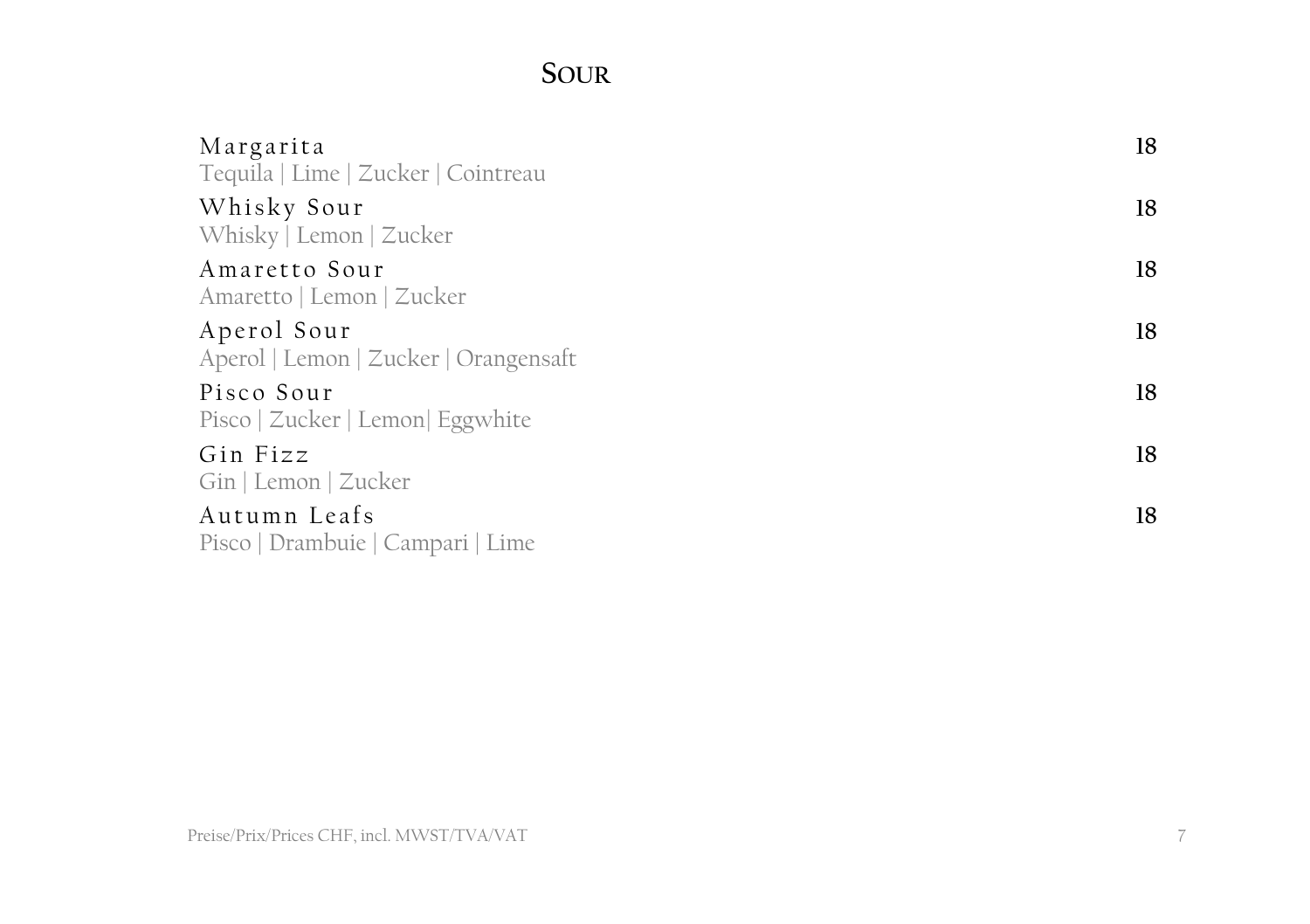#### **BITTER**

| Negroni                                       | 18 |
|-----------------------------------------------|----|
| Gin   Campari   Vermouth                      |    |
| Americano                                     | 18 |
| Vermouth   Campari   Angostura Bitter         |    |
| Manhattan                                     | 18 |
| Bullet Rye   Vermouth   Angostura Bitter      |    |
| Boulevardier                                  | 18 |
| Rye Whisky   Campari   Vermouth   Apple Juice |    |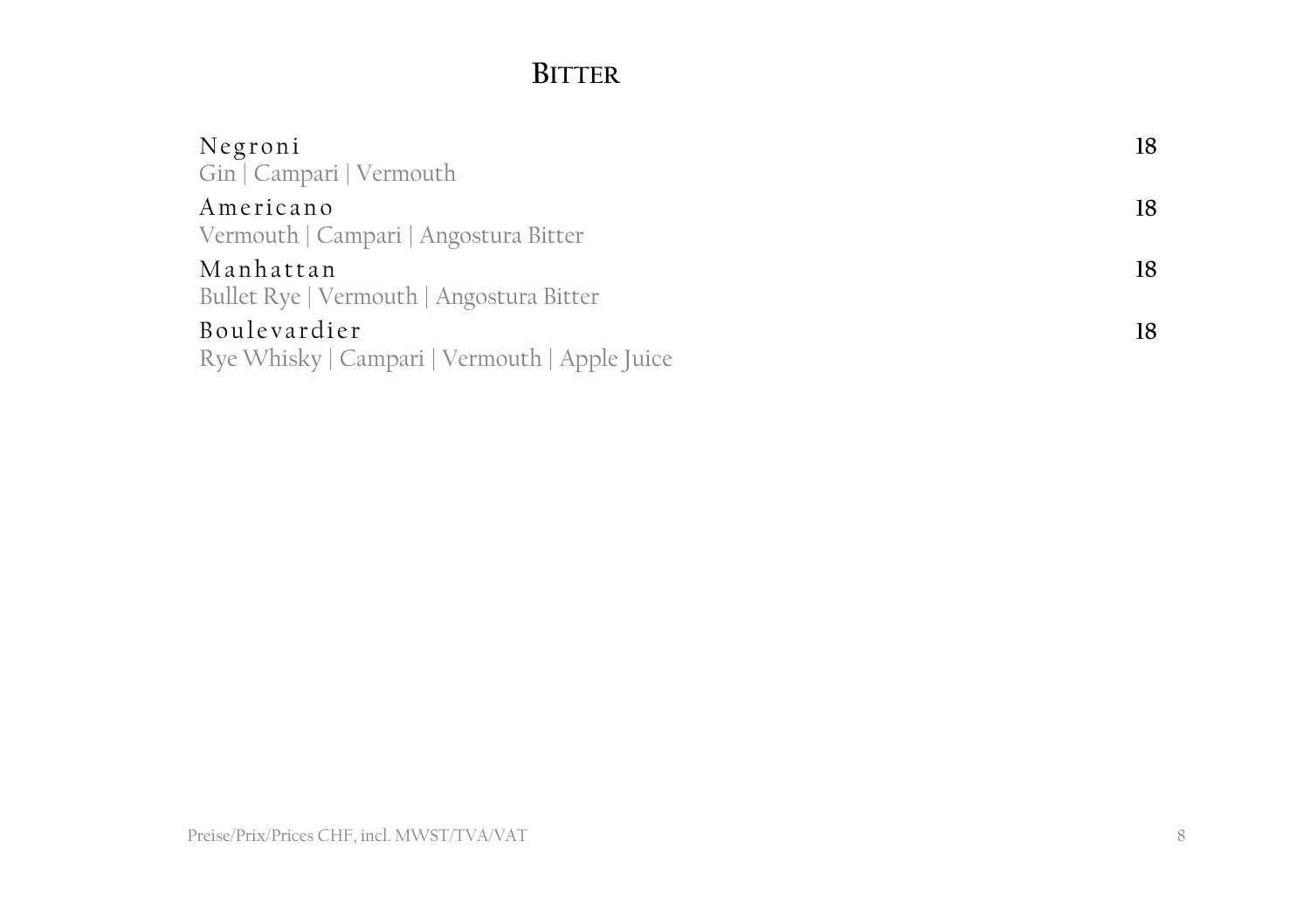# **Offener WEIN**

WEISS

| La Contrada, Guido Brivio, Ticino                              | 1 <sub>d</sub> | 8.50  |
|----------------------------------------------------------------|----------------|-------|
| Maienfelder R&S, Weingut Markus Stäger                         | 1 <sub>d</sub> | 9.50  |
| Tropfen des Monats                                             |                |       |
| Chablis ler Cru Mont de Milieu, Domaine Simonnet-Febvre & Fils | 1 <sub>d</sub> | 11.00 |
|                                                                |                |       |
| ROT                                                            |                |       |
| Baiocco, Guido Brivio, Ticino                                  | 1 dl           | 8.50  |
| Lenz Selection, Weingut Roland und Karin Lenz, Iselisberg      | 1 dl           | 9.50  |
| Tropfen des Monats                                             |                |       |
| Volnay, "Cuvee Jules" Sainson - Rossignol                      | 1 <sub>d</sub> | 11.00 |
| <b>H</b> ROSÉ                                                  |                |       |
| Oeil de Perdrix, Château d'Auvernier, Neuchâtel                | 1 dl           | 8.50  |
| Rose de Gamay, Rouvinez, Valais                                | 1 dl           | 6.50  |
| Prosecco & Champagner                                          |                |       |
| Jaya Prosecco Spumante                                         | 1 <sub>d</sub> | 12    |
| Jaya Prosecco Brut DOC                                         | 1 dl           | 15    |
| Perrier Jouët Grand Brut                                       | 1 dl           | 21    |
| Preise/Prix/Prices CHF, incl. MWST/TVA/VAT                     |                | ς     |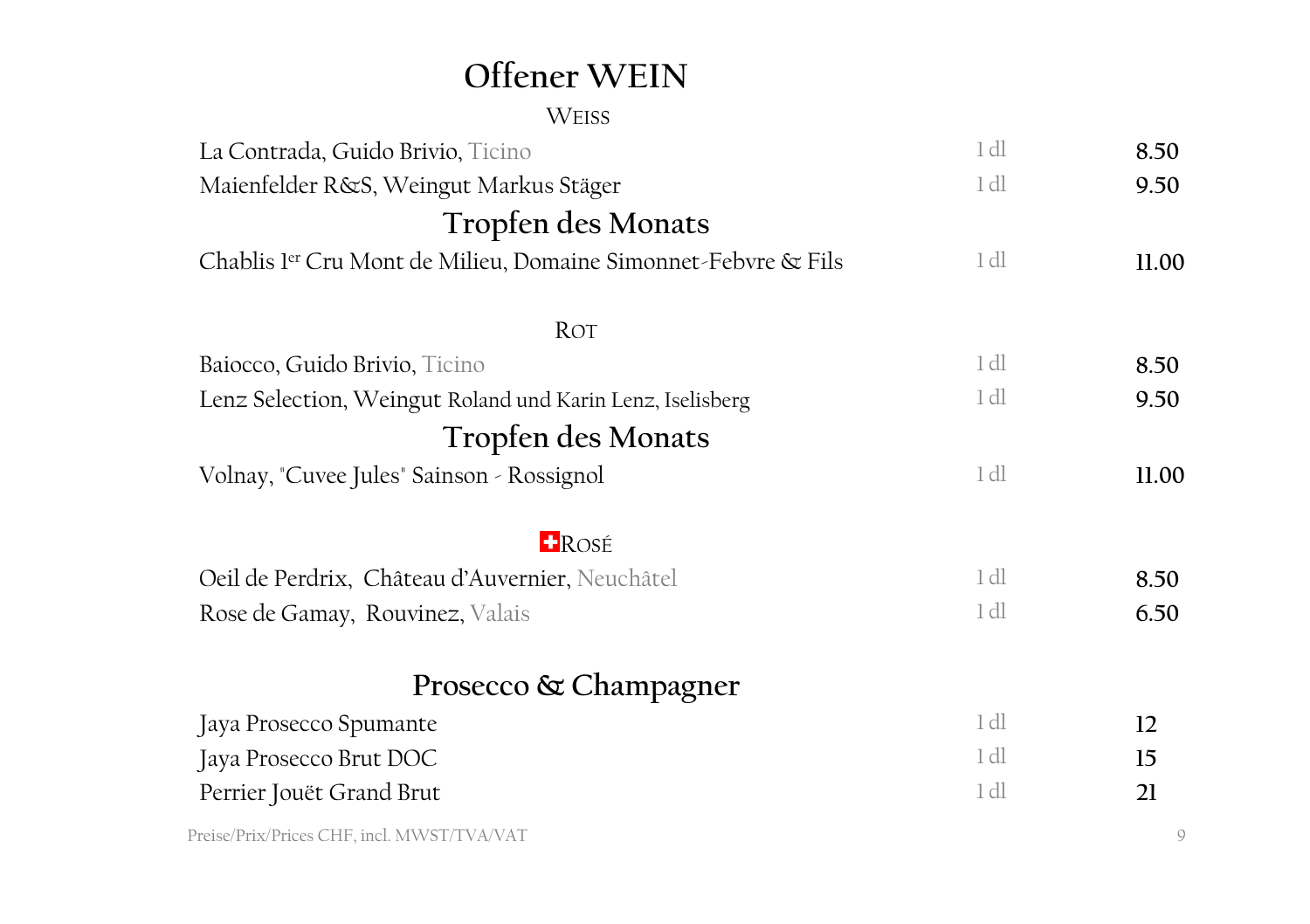#### **BIER**

| Rugenbräu, Spezial Hell / Panaché vom Fass      | $20$ cl | 3.50 |
|-------------------------------------------------|---------|------|
|                                                 | $30$ cl | 4.50 |
|                                                 | 50 cl   | 6.50 |
|                                                 |         |      |
| Rugenbräu, Spezial Dunkel                       | $33$ cl | 5    |
| Rugenbräu, alkoholfrei                          | 33 cl   | 5    |
|                                                 |         |      |
| <b>E</b> CRAFT BIER                             |         |      |
| 3970 Nordwand Bräu, naturtrüb hell, Grindelwald | $33$ cl | 6.50 |
| Kitchen Brew, American Pale Ale                 | $33$ cl | 6.50 |
| Kitchen Brew, Wheat Ale                         | $33$ cl | 6.50 |
|                                                 |         |      |
| <b>BAYERISCHES BIER</b>                         |         |      |
| Erdinger Picantus                               | $33$ cl | 6.50 |
| Erdinger Weissbier                              | 50 cl   | 9    |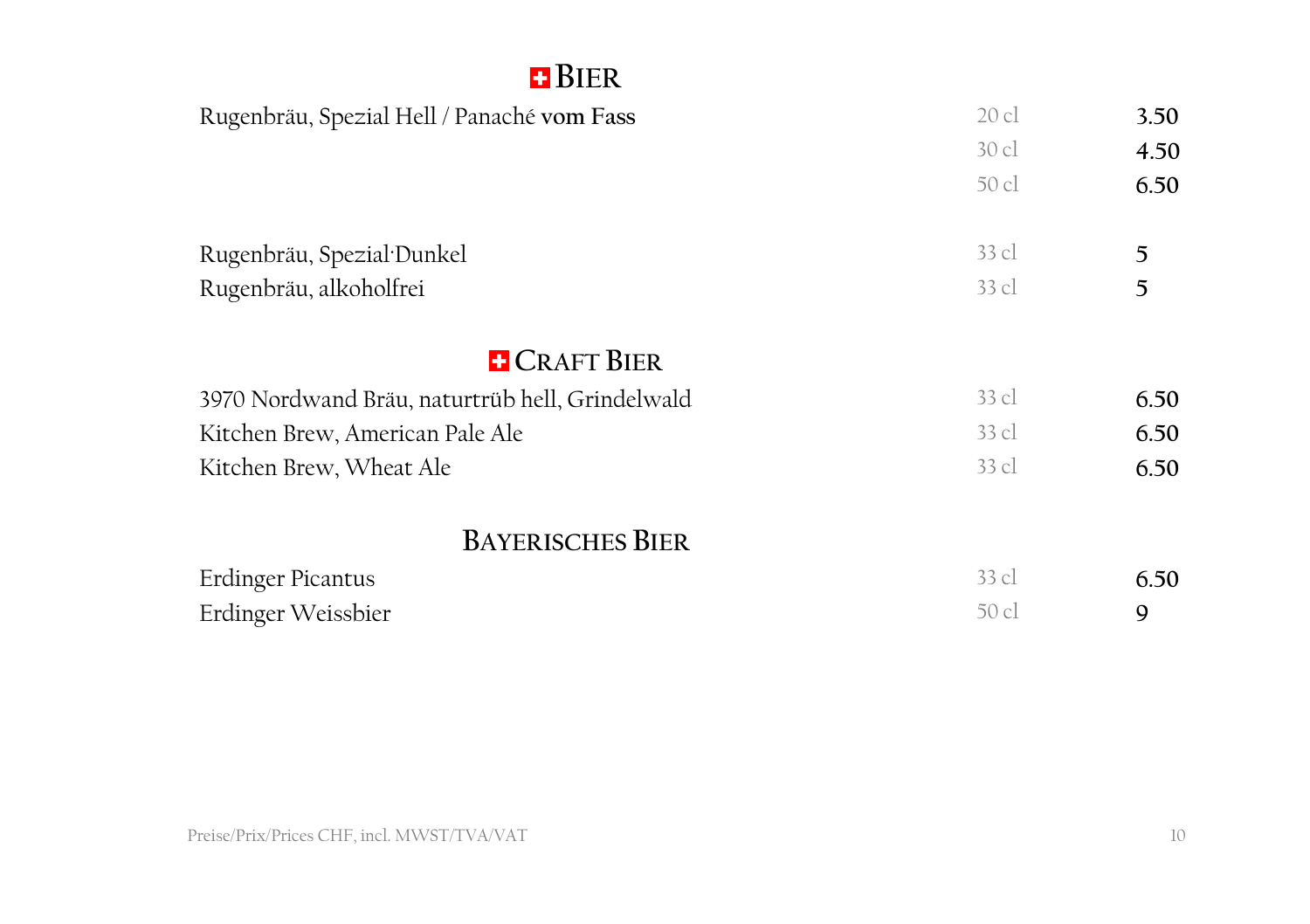# **WHISKY**

#### **E** SWISS

| 44%   | 4 cl | 20 |
|-------|------|----|
| 50.1% | 4 cl | 18 |
| 57.7% | 4 cl | 30 |
| 46%   | 4 cl | 15 |
| 40%   | 4 cl | 18 |
| 40%   | 4 cl | 15 |
| 49.1% | 4 cl | 21 |
|       |      |    |
| 45%   | 4 cl | 16 |
|       |      |    |
| 43%   | 4 cl | 20 |
| 43%   | 4 cl | 24 |
| 43%   | 4 cl | 16 |
| 40%   | 4 cl | 16 |
| 40%   | 4 cl | 16 |
|       |      |    |

Preise/Prix/Prices CHF, incl. MWST/TVA/VAT 11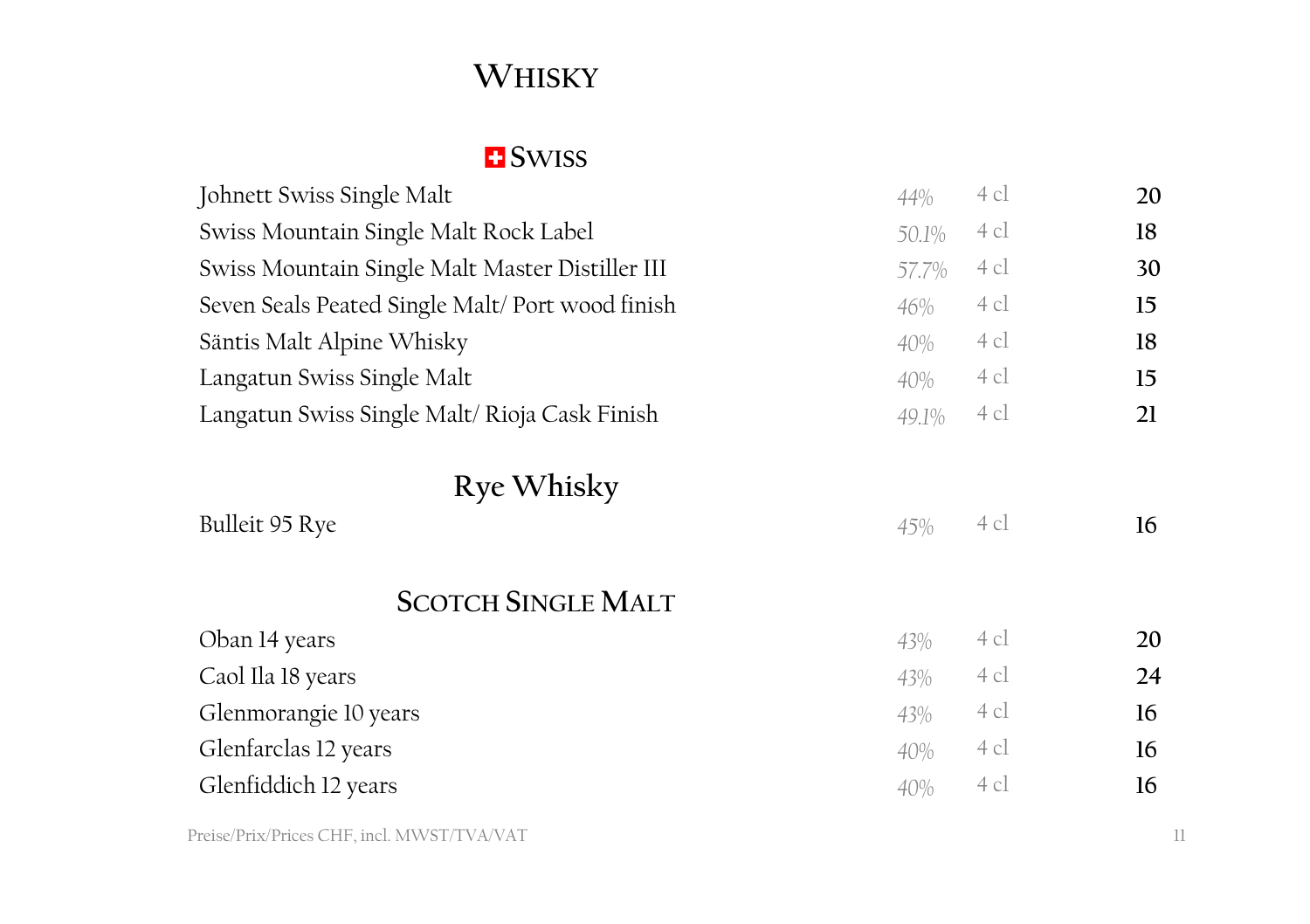#### **Irish**

| Tullamore Dew                         | 40% | 4 cl | 12 |
|---------------------------------------|-----|------|----|
| Athru Annacoona Single Malt 14 years  | 48% | 4 cl | 28 |
| Knappogue Castle Single Malt 14 years | 46% | 4 cl | 18 |
| <b>BOURBON</b>                        |     |      |    |
| Maker's Mark                          | 45% | 4 cl | 14 |
| Four Roses                            | 40% | 4 cl | 12 |
| Canadian                              |     |      |    |
| Canadian Club                         | 40% | 4 cl | 12 |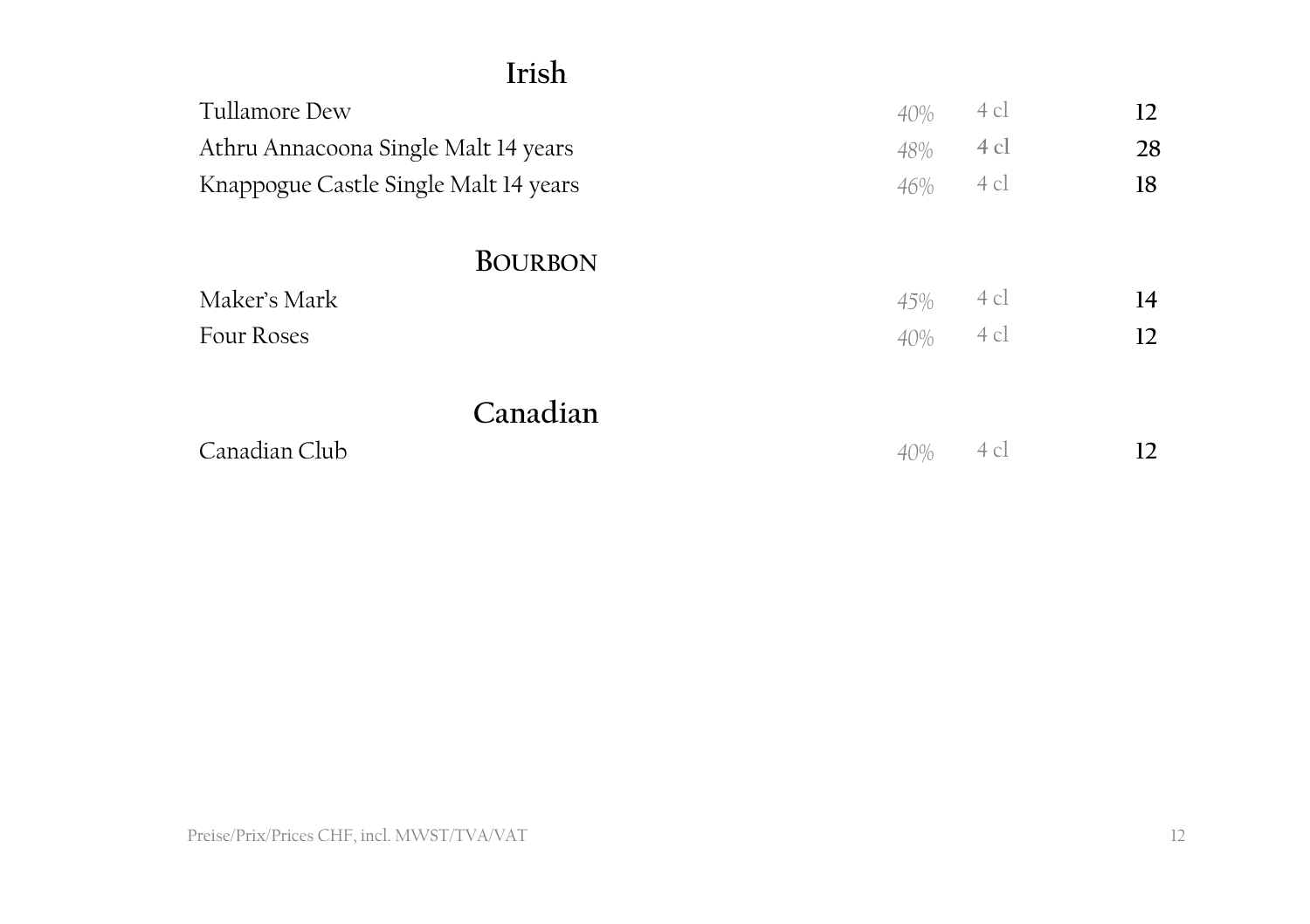# **GIN**

| Bombay Sapphire                           | 40%    | 4 cl | $12 \overline{ }$ |
|-------------------------------------------|--------|------|-------------------|
| Beefeater 24                              | 45%    | 4 cl | 15                |
| <b>The Alpinist Swiss Premium Dry Gin</b> | 42%    | 4 cl | 16                |
| <b>E</b> Crystal Gin                      | 40%    | 4 cl | 15                |
| <b>T</b> Turicum Wood barreled Gin        | 41.5%  | 4 cl | 15                |
| Malfy Gin Pink Grapefruit   Blood Orange  | 41%    | 4 cl | 15                |
| Hernö Sloe Gin                            | $30\%$ | 4 cl | 14                |
|                                           |        |      |                   |
| <b>VODKA</b>                              |        |      |                   |
| Absolut                                   | 40%    | 4 cl | $12 \overline{ }$ |
| Absolut EXTRAKT   Cardamom                | 35%    | 4 cl | 12                |
| Beluga Vodka                              | 40%    | 4 cl | 18                |
| <b>The Alpinist Swiss Premium Vodka</b>   | 42%    | 4 cl | 16                |
|                                           |        |      |                   |
| <b>TEQUILA</b>                            |        |      |                   |
| Olmeca Altos Plata Tequila                | 38%    | 4 cl | 15                |
| Olmeca Altos Reposado Tequila             | 38%    | 4 cl | 15                |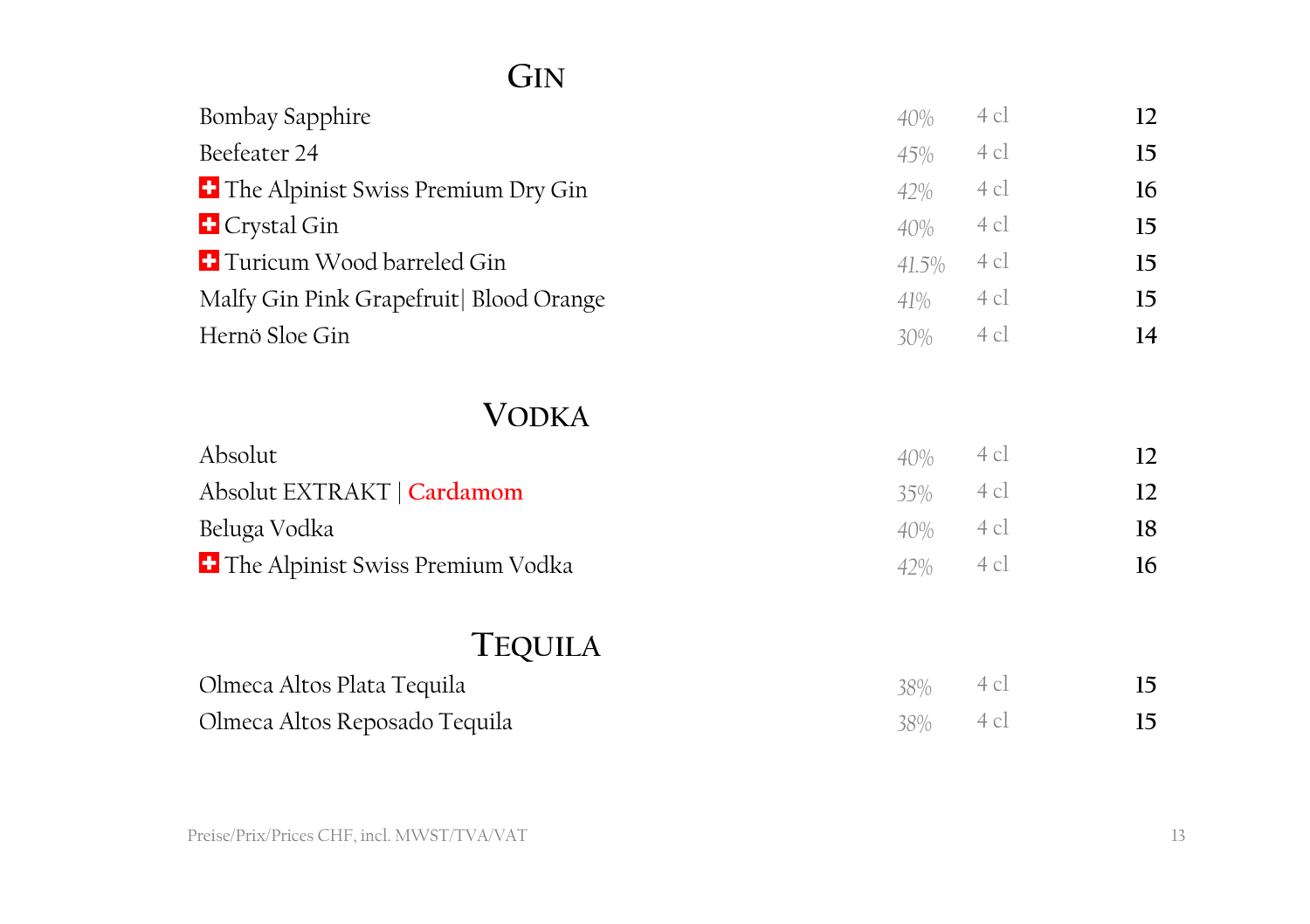#### **RUM**

| Havana Club 3 años                                             | 37.5% 4 cl |      | 10 |
|----------------------------------------------------------------|------------|------|----|
| Havana Club Especial                                           | 40%        | 4 cl | 12 |
| Kraken Black Spiced                                            | 40%        | 4 cl | 15 |
| Diplomatico                                                    | 40%        | 4 cl | 17 |
| Zacapa XO                                                      | 40%        | 4 cl | 28 |
| <sup>1</sup> The Alpinist Rare Blend Swiss Premium Rum 8 Years | 41%        | 4 cl | 16 |

#### **FILLER & MIXER**

Tonic Water | Soda Water | Bitter Lemon | Ginger Ale | Ginger Beer Salty Grapefruit | Vivi Cola |

**+ 4**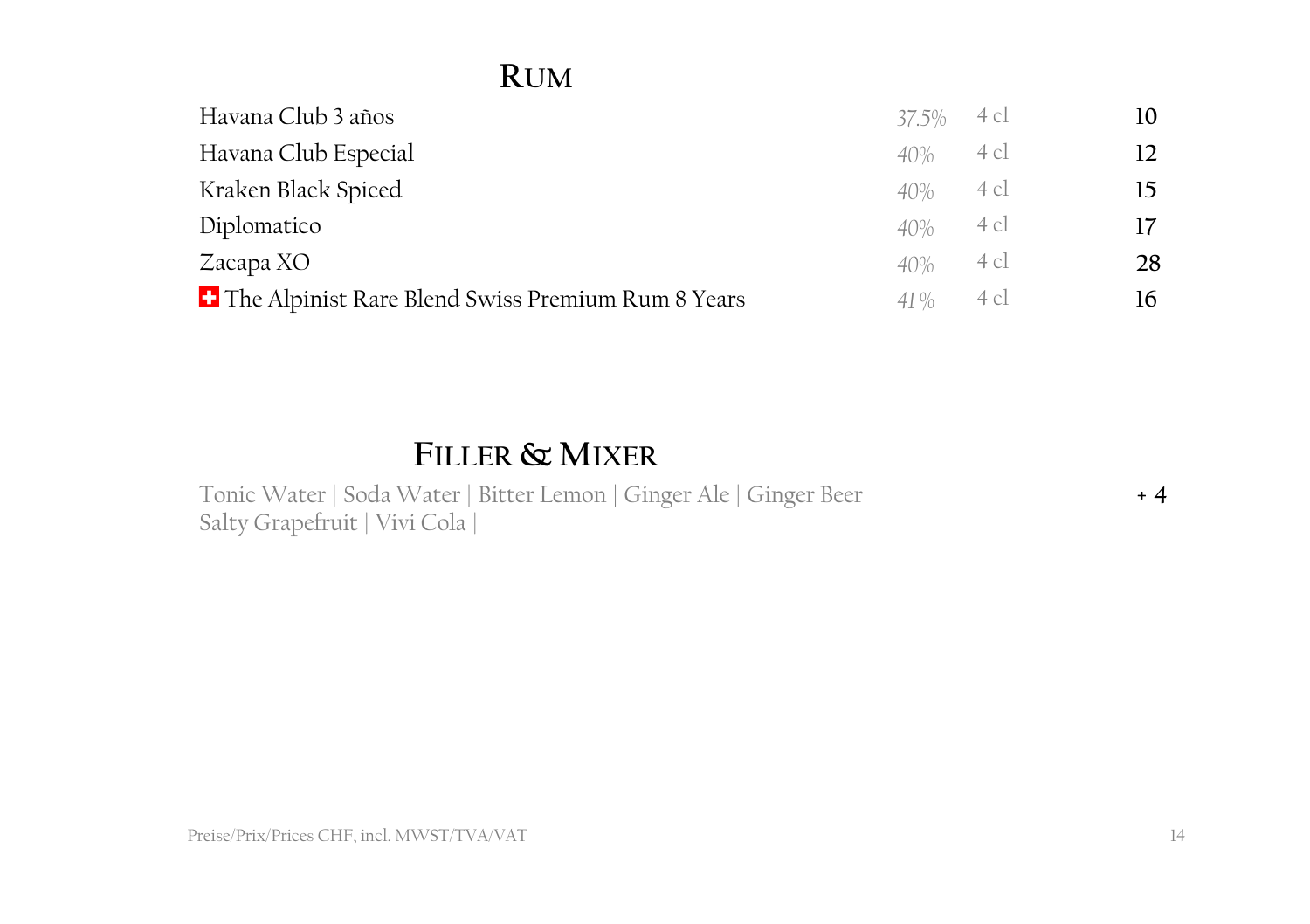### **ARMAGNAC, MARC & COGNAC**

| Hennessy XO                                                     | 40%    | 2cl    | 28 |
|-----------------------------------------------------------------|--------|--------|----|
| Deau XO                                                         | 40%    | $2$ cl | 25 |
| Hennessy VSOP                                                   | 40%    | $2$ cl | 15 |
| Bisquit & Dubouché VSOP                                         | 40%    | $2$ cl | 15 |
| Hine Rare VSOP                                                  | 40%    | $2$ cl | 18 |
| Marc de Bourgogne                                               | 40%    | $2$ cl | 12 |
| Armagnac Napoléon                                               | 40%    | 2cl    | 12 |
| <b>CALVADOS</b><br>Calvados du Pays d'Auge<br>PORTWEIN & SHERRY | 40%    | 2cl    | 12 |
|                                                                 |        |        |    |
| Ramos Pinto White Port                                          | 19.5%  | 5 cl   | 10 |
| Ramos Pinto Porto Ruby                                          | 19.5%  | 5 cl   | 10 |
| Sherry Tio Pepe                                                 | $15\%$ | 5 cl   | 8  |
| Sherry Noe Pedro Ximénez                                        | 19.9%  | 5 cl   | 16 |
| Sherry Matusalem Oloroso                                        | 15.5%  | 5 cl   | 18 |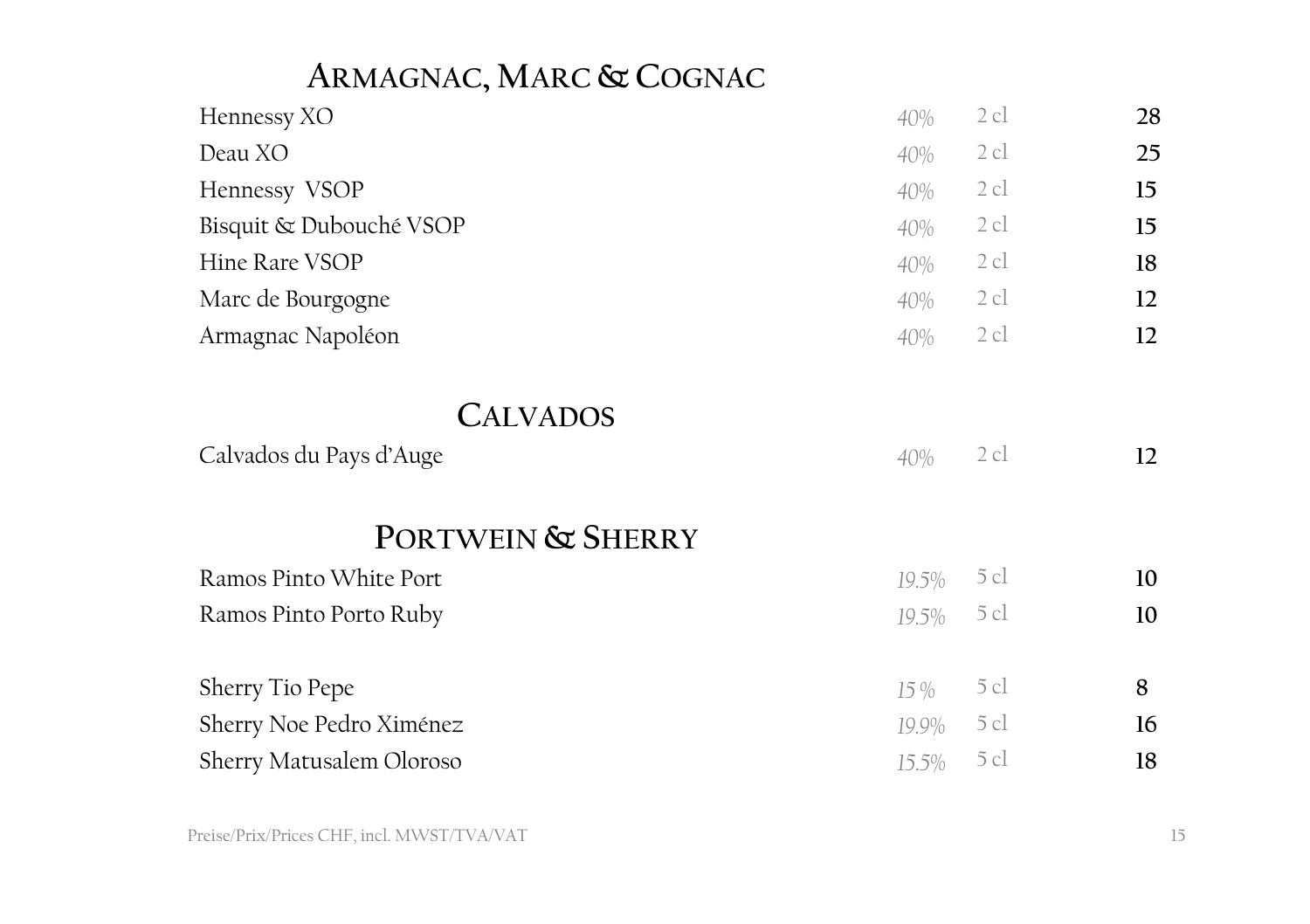#### **BITTER**

| Appenzeller   | 19%   | $4$ cl         | $\mathbf{9}$ |
|---------------|-------|----------------|--------------|
| Fernet Branca | 29%   | $4$ cl         | $\mathbf{9}$ |
| Averna        | 29%   | 4 cl           | 9            |
| Jägermeister  | 35%   | $4$ cl         | 9            |
| Cynar         | 16.5% | $4$ cl         | $\mathbf{9}$ |
| Ramazzotti    | 30%   | $4$ cl         | $\mathbf{9}$ |
| Campari       | 23%   | $4 \text{ cl}$ | 9            |
| Aperol        | 11%   | 4 cl           | $\mathbf{9}$ |
| Pernod        | 40%   | $4$ cl         | 9            |
| Pastis 51     | 45%   | 4 cl           | $\mathbf{9}$ |
| Suze          | 20 %  | 4cl            | 9            |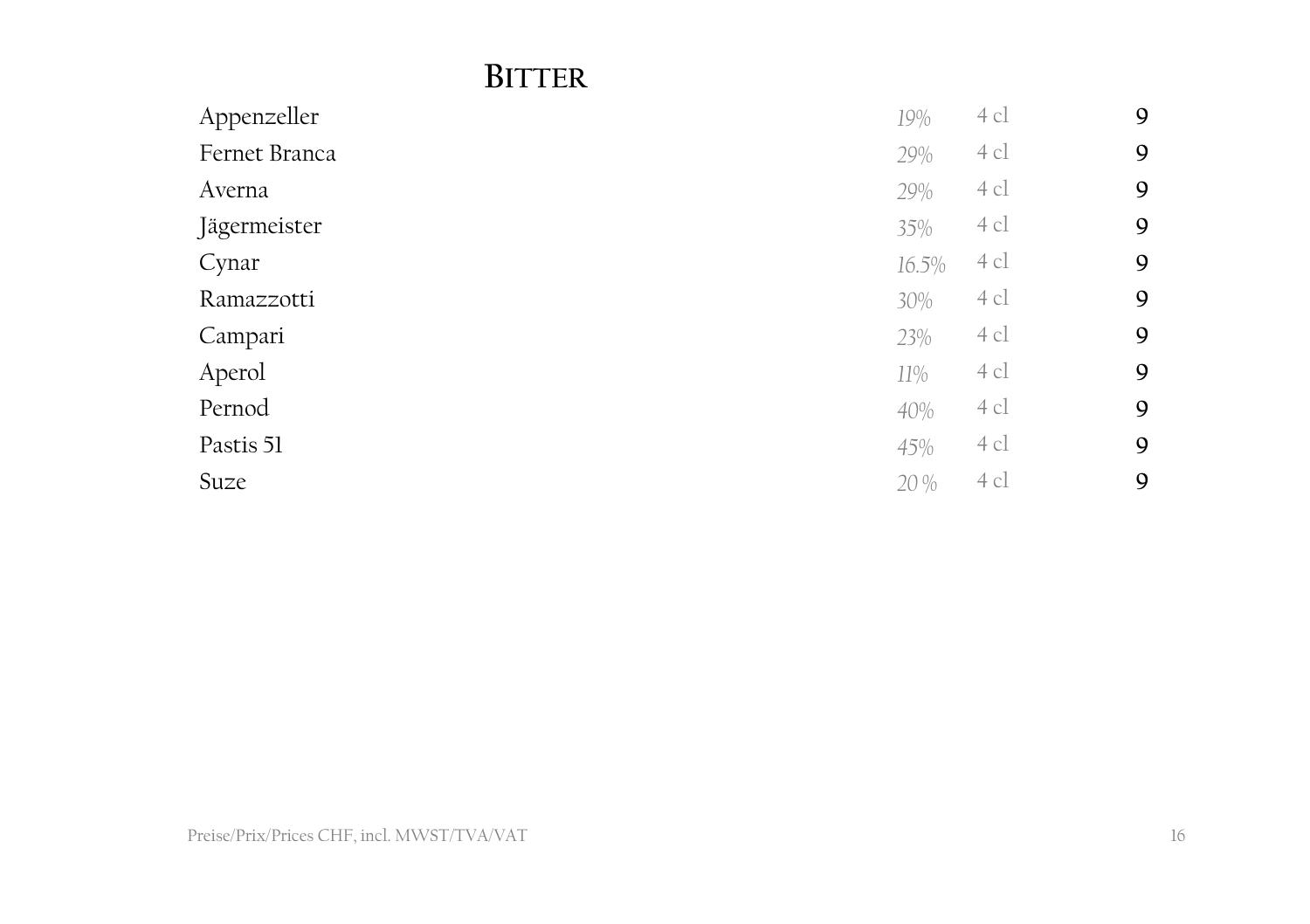#### **SWEETS**

| Antica Formula Vermouth | 16.5% | 4 cl | 12 |
|-------------------------|-------|------|----|
| Sambuca                 | 40%   | 4 cl | 9  |
| Limoncello              | 25%   | 4 cl | 9  |
| Cointreau               | 40%   | 4 cl | 9  |
| Grand Marnier           | 40%   | 4 cl | 9  |
| Drambuie                | 40%   | 4 cl | 9  |
| Amaretto Disaronno      | 28%   | 4 cl | 9  |
| Kahlua                  | 20%   | 4 cl | 9  |
| <b>Baileys</b>          | 17%   | 4 cl | 9  |
| Likör 43                | 31%   | 4 cl | 9  |
| Malibu                  | 21 %  | 4 cl | 9  |
| White Peach Liqueur     | 24 %  | 4 cl | 9  |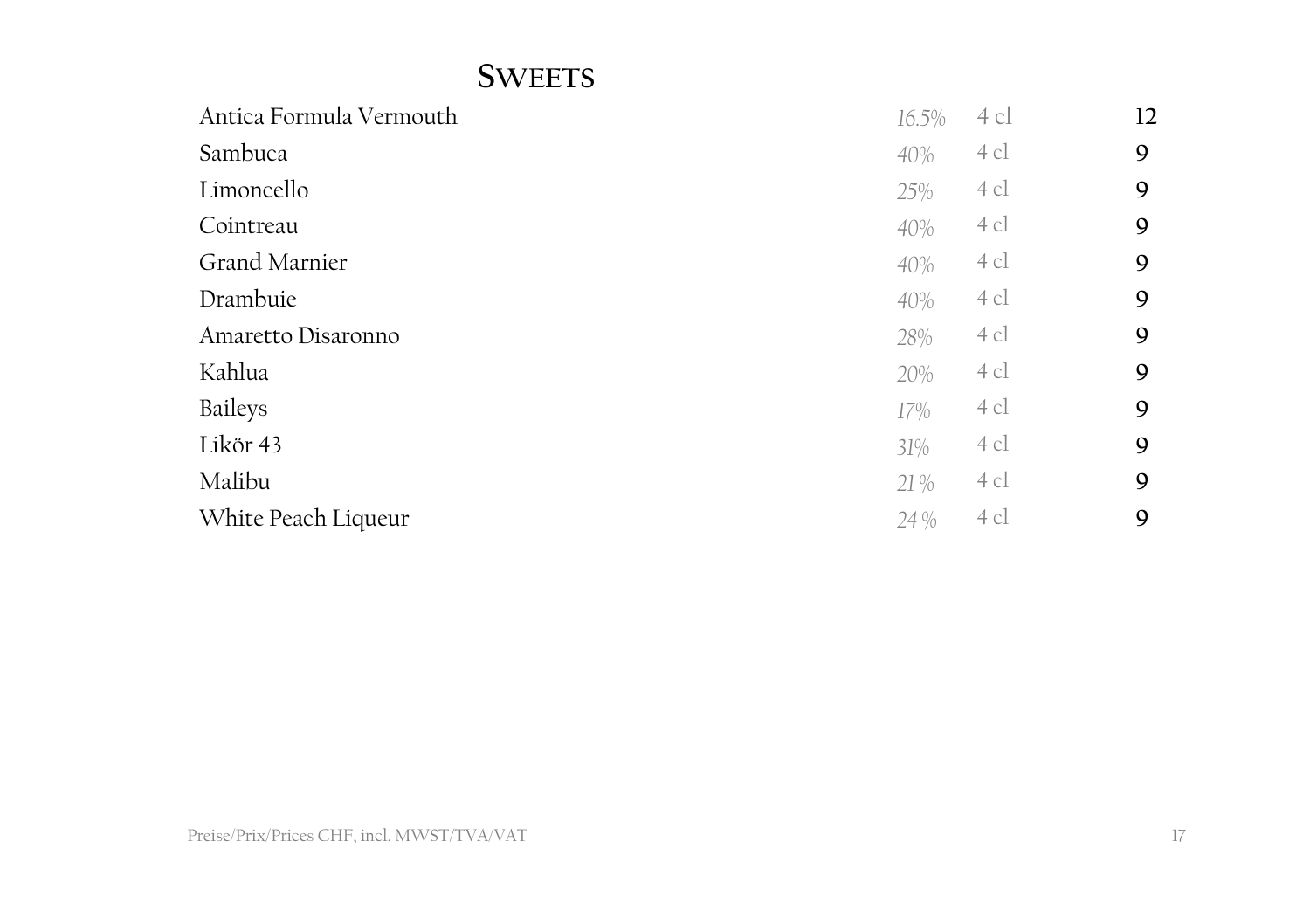#### **GRAPPA DELEA**

| Grappa Ticinese, Castello di Cantone | 43% | $2$ cl | 16 |
|--------------------------------------|-----|--------|----|
| Carezza d'Autunno, Uva Americana     | 45% | $2$ cl | 14 |
| Grappa di Chardonnay                 | 43% | $2$ cl | 14 |
| Filo di Seta, Uva Moscato            | 43% | $2$ cl | 14 |
| Vecchio Rovere                       | 43% | $2$ cl | 16 |
| Vecchio Moscato                      | 43% | 2cl    | 16 |
|                                      |     |        |    |
| <b>E</b> ETTER GRAPPA                |     |        |    |
| Grappa Ticino Merlot                 | 41% | $2$ cl | 14 |
| <b>E</b> ETTER SPIRITUOSEN           |     |        |    |
| Früchtebaum Jubiläums Cuvée          | 41% | 2 cl   | 14 |
| Zuger Kirsch                         | 41% | 2 cl   | 12 |
| Vieille Kirsch                       | 42% | $2$ cl | 14 |
| Vieille Pomme Royale                 | 40% | $2$ cl | 14 |
| Vieille Prune                        | 41% | 2 cl   | 14 |
| <b>Birne Williams</b>                | 42% | $2$ cl | 12 |
| Kleines Pflümli                      | 41% | 2 cl   | 12 |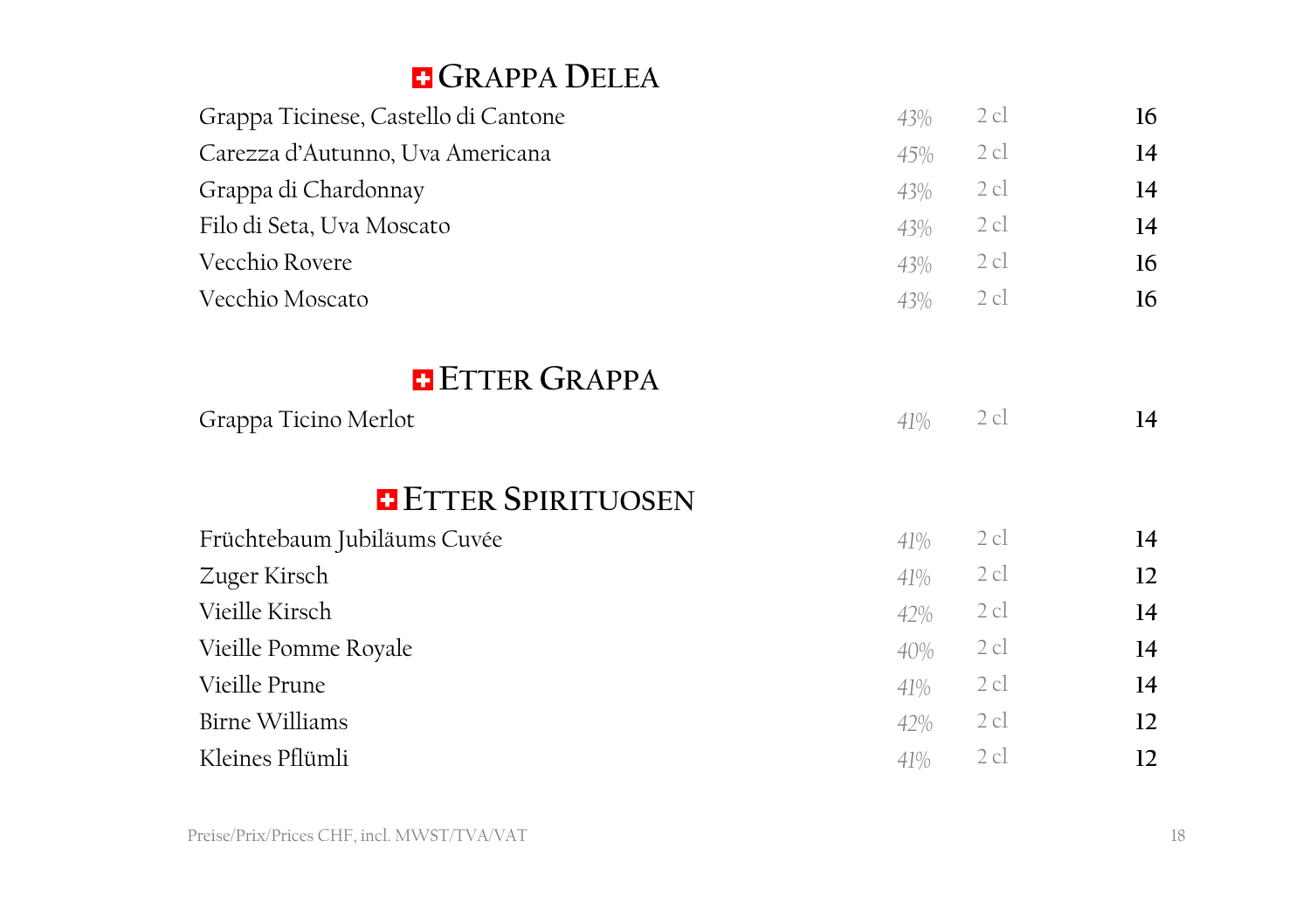#### **CHAMPAGNER**

| MILLÈSIMÈ                                  |        | Jahrgang |     |
|--------------------------------------------|--------|----------|-----|
| Dom Pérignon Vintage                       | 75cl   | 2006     | 320 |
| Louis Roederer Cristal                     | 75cl   | 2005     | 390 |
| <b>BRUT</b>                                |        |          |     |
|                                            |        |          |     |
| Perrier Jouët Grand Brut                   | 37.5cl |          | 79  |
|                                            | 75c1   |          | 142 |
|                                            | 150cl  |          | 248 |
| Moët Chandon Brut Imperial                 | 37.5cl |          | 72  |
|                                            | 75c    |          | 135 |
|                                            |        |          |     |
| <b>DEMI SEC</b>                            |        |          |     |
| Louis Roederer Carte Blanche               | 75c1   |          | 125 |
|                                            |        |          |     |
| <b>BLANC DE BLANCS</b>                     |        |          |     |
| Ruinart Blanc de Blancs                    | 75c    |          | 178 |
|                                            |        |          |     |
| ROSÉ                                       |        |          |     |
| Perrier Jouët Grand Brut Rosé              | 75cl   |          | 178 |
|                                            |        |          |     |
| Ruinart Brut Rosé                          | 75c    |          | 189 |
| Preise/Prix/Prices CHF, incl. MWST/TVA/VAT |        |          | 19  |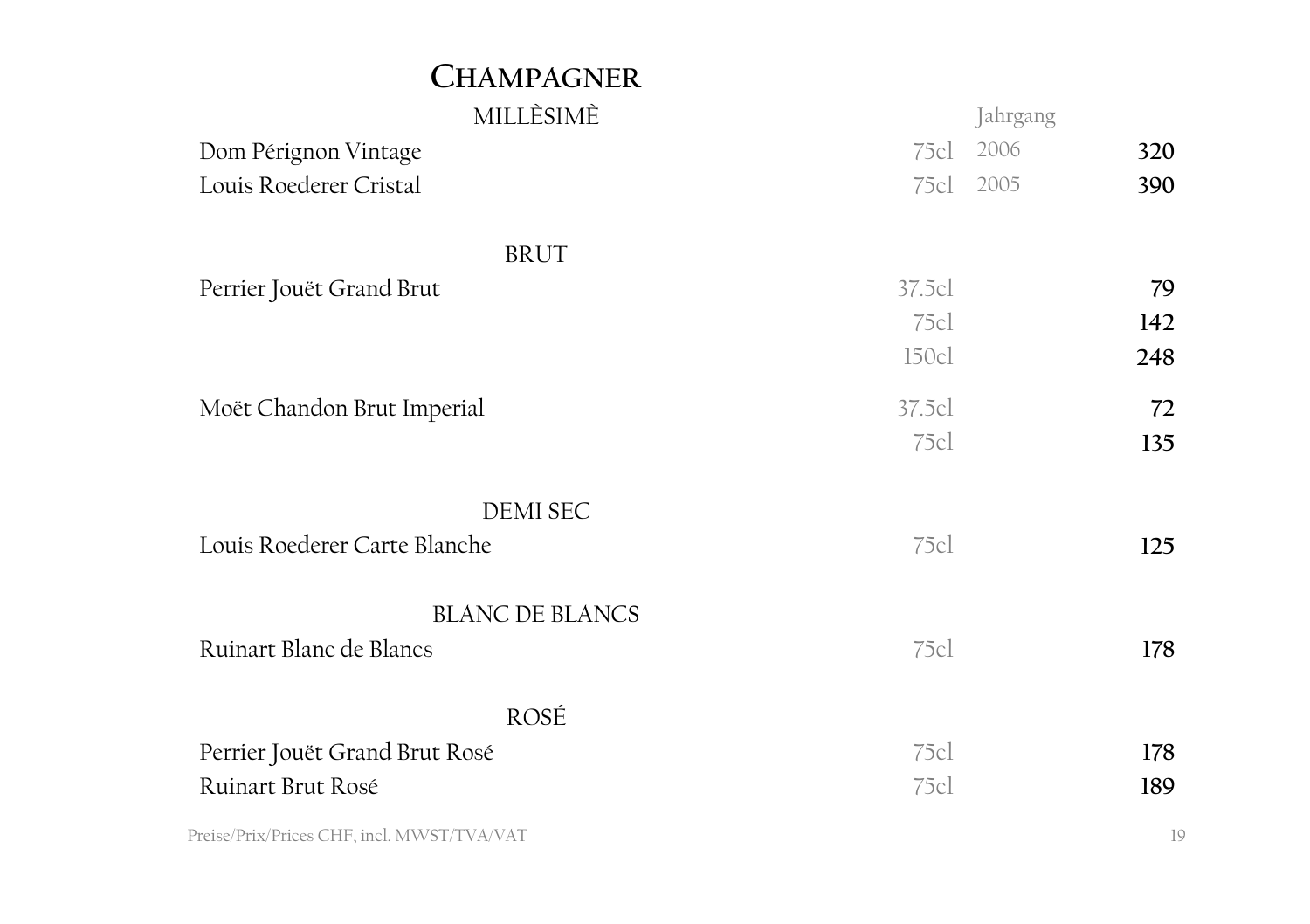### **HEISSE GETRÄNKE**

| Tee Portion Ronnefeldt Auswahl |        | 8.50 |
|--------------------------------|--------|------|
| Tee Glas Ronnefeldt Auswahl    |        | 4.50 |
| Heisse Schokolade / Ovomaltine |        | 5.50 |
| Kaffee / Espresso              |        | 4.50 |
| Espresso doppio                |        |      |
| Cappuccino                     |        | 6    |
| Latte Macchiato                |        | 6    |
| Irish Coffee                   | $4$ cl | 12   |
| Schümli Pflümli                | $4$ c  | 9    |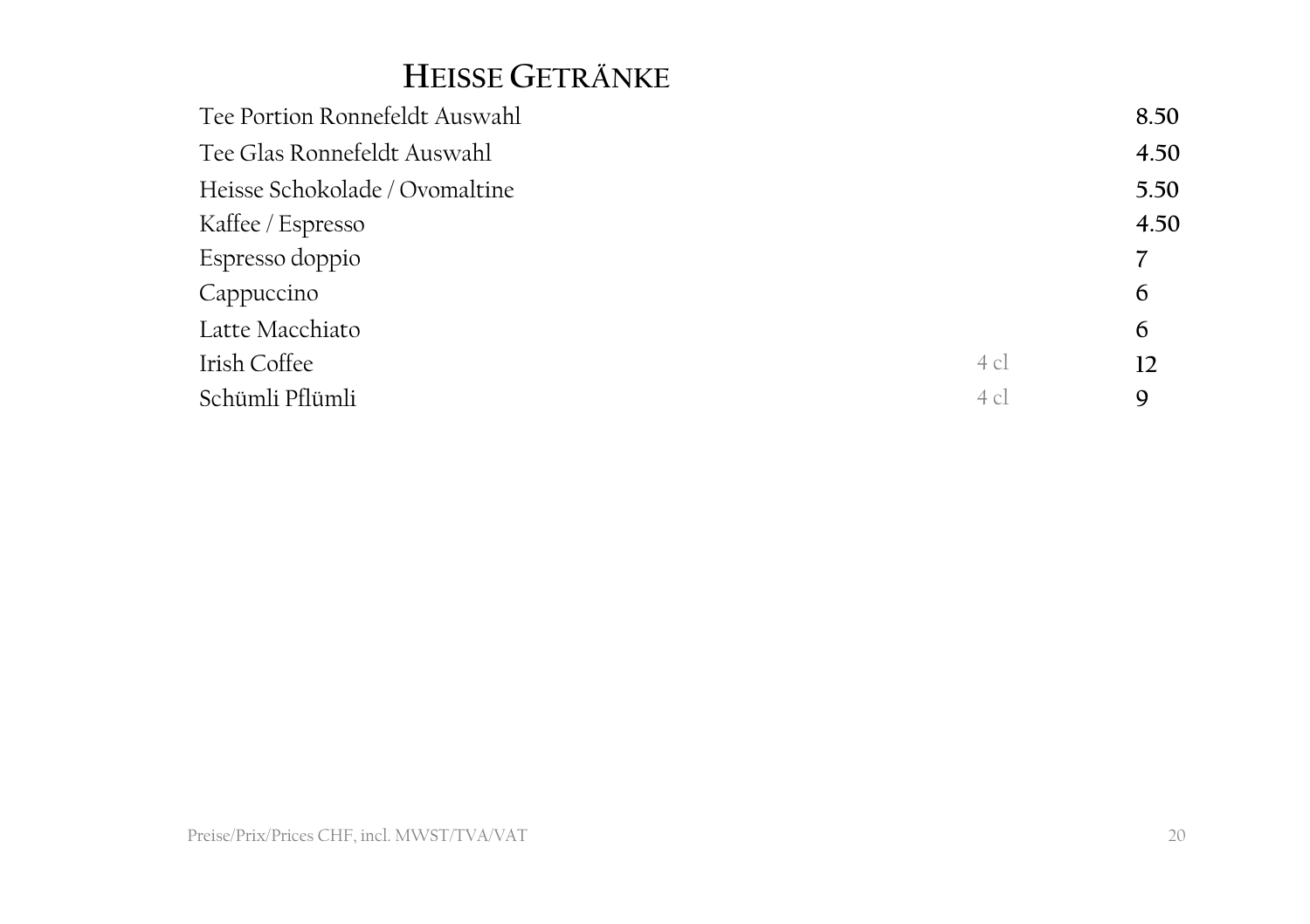#### **MINERALWASSER**

| Valser prickelnd / still                                           | 50 cl           | 6.50 |
|--------------------------------------------------------------------|-----------------|------|
|                                                                    | 75 cl           | 9    |
| <b>SOFT DRINKS</b>                                                 |                 |      |
| Hausgemachter Eistee                                               | $10 \text{ cl}$ | 1.40 |
| <b>+</b> Vivi Apfelschorle                                         | 33 cl           | 6    |
| Apfelsaft                                                          | 33 cl           | 5    |
| Rivella rot                                                        | 33 cl           | 5    |
| + Vivi Cola / Vivi Cola Zero                                       | $33 \,$ cl      | 6    |
|                                                                    | 33 cl           |      |
| Red Bull Energy Drink                                              |                 | 6    |
| <b>E</b> Grindelwald Limonade                                      | 33 cl           | 6.50 |
| Lemon   Orange   Blueberry   Kräuter   Waldmeister                 |                 |      |
|                                                                    |                 |      |
| <sup>1</sup> Swiss Mountain Spring Selection                       | $20$ cl         | 5    |
| Tonic   Ginger Ale   Bitter Lemon   Salty Grapefruit   Ginger Beer |                 |      |
| Soda                                                               |                 |      |